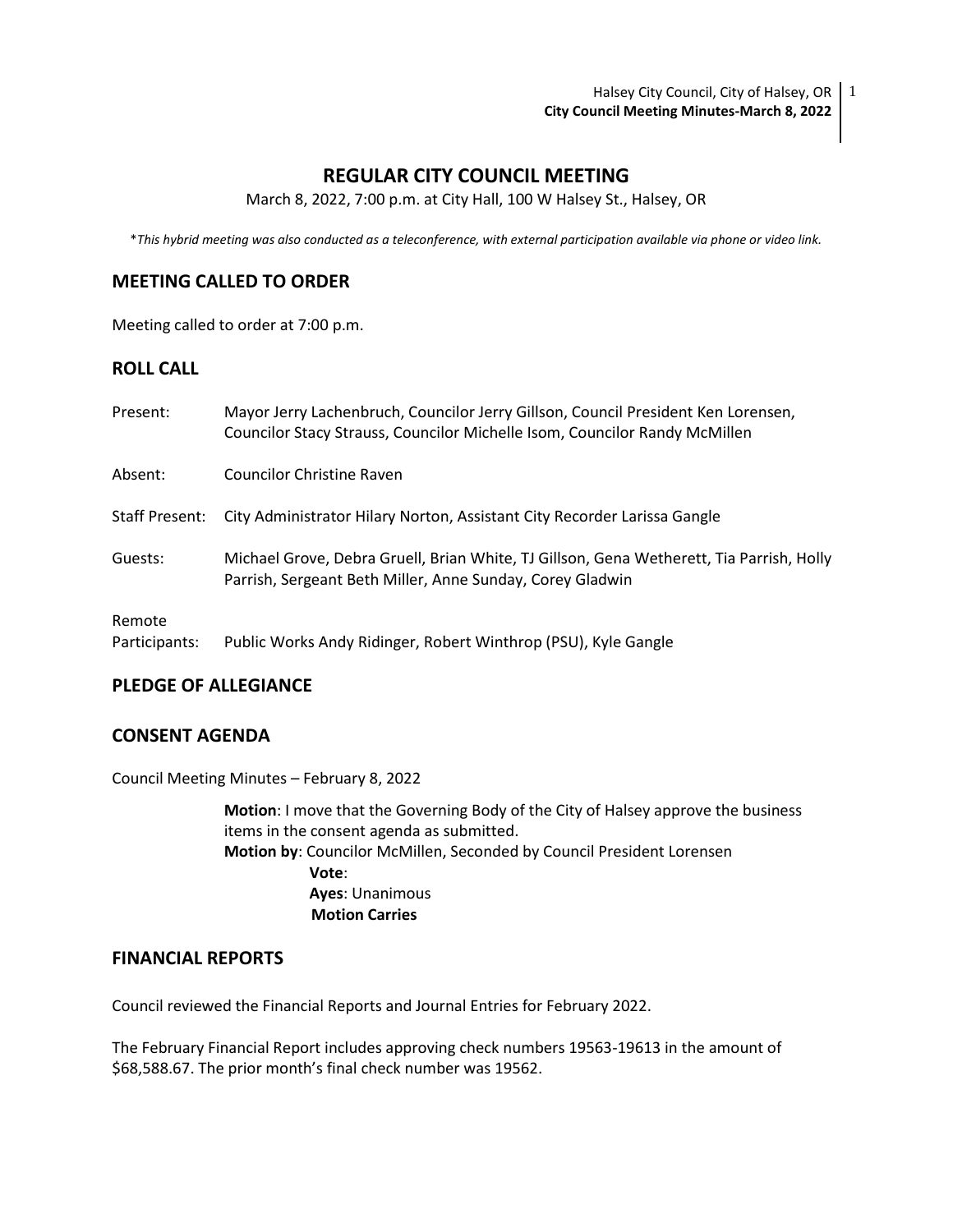**Motion**: I move that the Governing Body of the City of Halsey approve the February 2022 Financial Reports and Journal Entries as submitted. **Motion by**: Councilor Strauss, Seconded by Council President Lorensen **Vote**: **Ayes**: Unanimous  **Motion Carries**

# **AGENDA ADJUSTMENTS**

*There were no agenda adjustments*

# **DELEGATIONS**

## Linn County Sheriff's Office-Sergeant Beth Miller

Both the January and February monthly reports were reviewed, as a representative from LCSO not being able to attend the February Council Meeting. There is a seasonal deputy that has been assigned to south county, which has resulted in increased patrol in the Halsey area. Deputy Jacob Randall, Halsey's assigned deputy, has been diligent with traffic. Senate Bill 1510 has passed, which will prohibit pulling drivers over for lighting violations. Theft incidences; including burglaries, vehicle break-ins, and vehicle theft increased area wide in the month of February. A detective has been assigned to conduct a "sweep" beginning in the North part of Linn County to bring the individuals that are responsible for the theft crimes into custody.

-A question was asked about what violations can justify a traffic stop, since lighting violations no longer qualify. A driver can still be pulled over for lighting if lack thereof is causing a safety issue, such as no headlights or not using a turn signal.

# **CITIZEN COMMENTS**

*There were no citizen comments.*

# **OLD BUSINESS**

*There was no old business.*

# **NEW BUSINESS**

### Sharing Hands Request

Debra Gruell, the Executive Director for Sharing Hands, has presented a written request for a Community Partners Donation from the City of Halsey. She appeared before Council to thank them for the appliance donation in 2021, and to explain the current happenings and financial situation at Sharing Hands.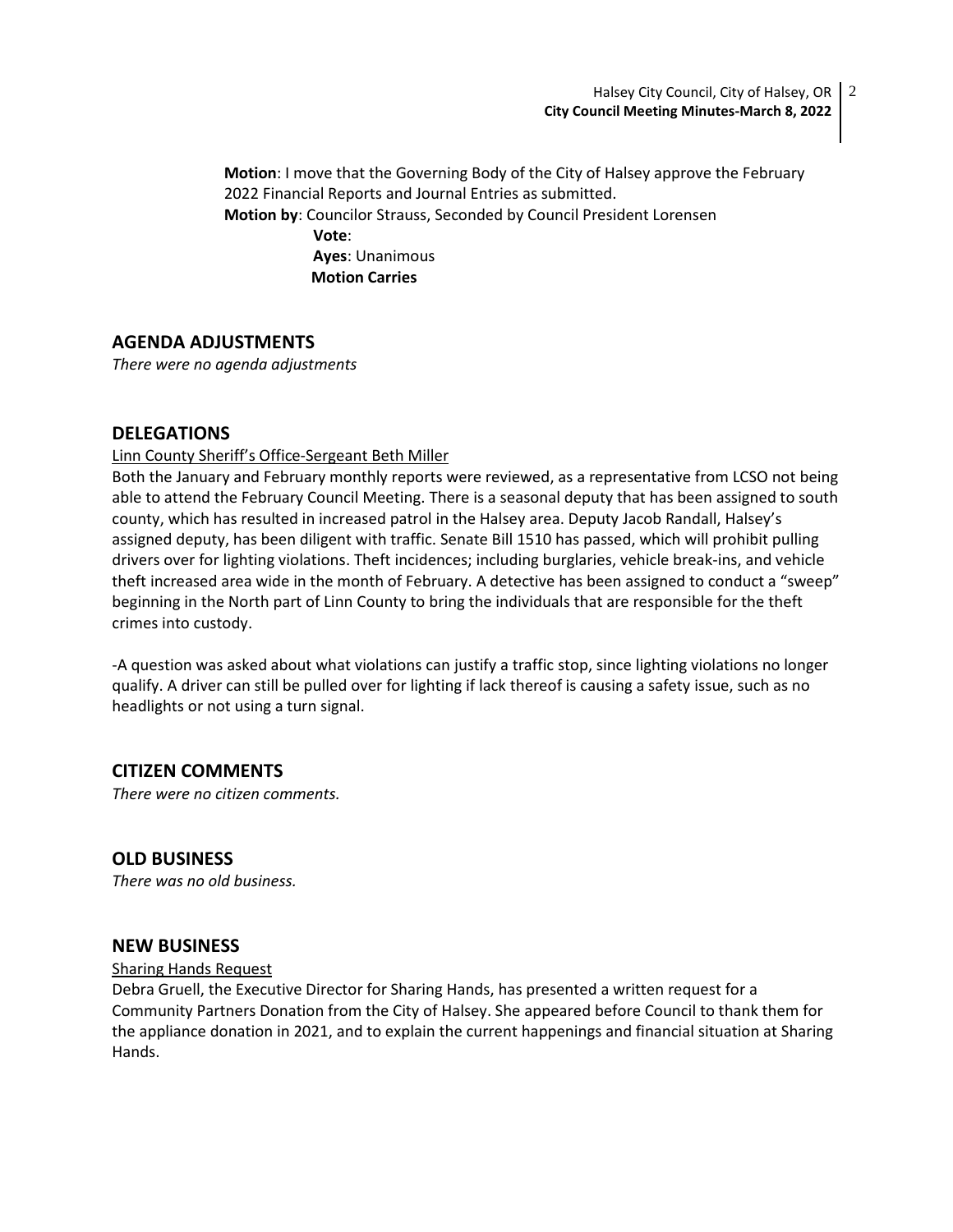**Motion**: I move that the Governing Body of the City of Halsey approve a donation in the amount of \$500 to Sharing Hands. **Motion by**: Council President Lorensen , Seconded by Councilor McMillen **Vote**: **Ayes**: Unanimous

 **Motion Carries**

### Sweet Home Sanitation-Michael Grove

Mr. Grove presented Sweet Home Sanitation's proposed rate increase of 4.94% to Council. This increase is consistent with the annual CPI (Consumer Price Index) as established in Ordinance 2019-429.

-Mayor Lachenbruch voiced a concern regarding the quality of Sweet Home Sanitation's customer service when contacted regarding charges for extra bags on his and other Halsey Resident's bills.

-Council President Lorensen also mentioned concerns regarding extra charges that he felt were unjustified for a slightly elevated container lid, as well as a concerns about cans being compressed by the arms on the trucks when they are picked up to be dumped, resulting in a lesser maximum capacity. Mr. Grove stated that SHS is working on obtaining new cans that are more rigid to try to remedy the issue.

> **Motion**: I move that the Governing Body of the City of Halsey approve the 2022-23 Sweet Home Sanitation rates  **Motion by**: Councilor Gillson, Seconded by Councilor Isom **Vote**: **Ayes**: Unanimous  **Motion Carries**

### Appoint Budget Committee Member

The Council was asked to consider a Budget Committee Application from Jennie Lorensen. Mrs. Lorensen was the sole applicant for the vacant position. Council President Ken Lorensen recused himself from the discussion and vote.

> **Motion**: I move that the Governing Body of the City of Halsey appoint Jennie Lorensen to the Budget Committee **Motion by**: Councilor Isom, Seconded by Councilor Strauss **Vote**: **Ayes**: Unanimous  **Motion Carries**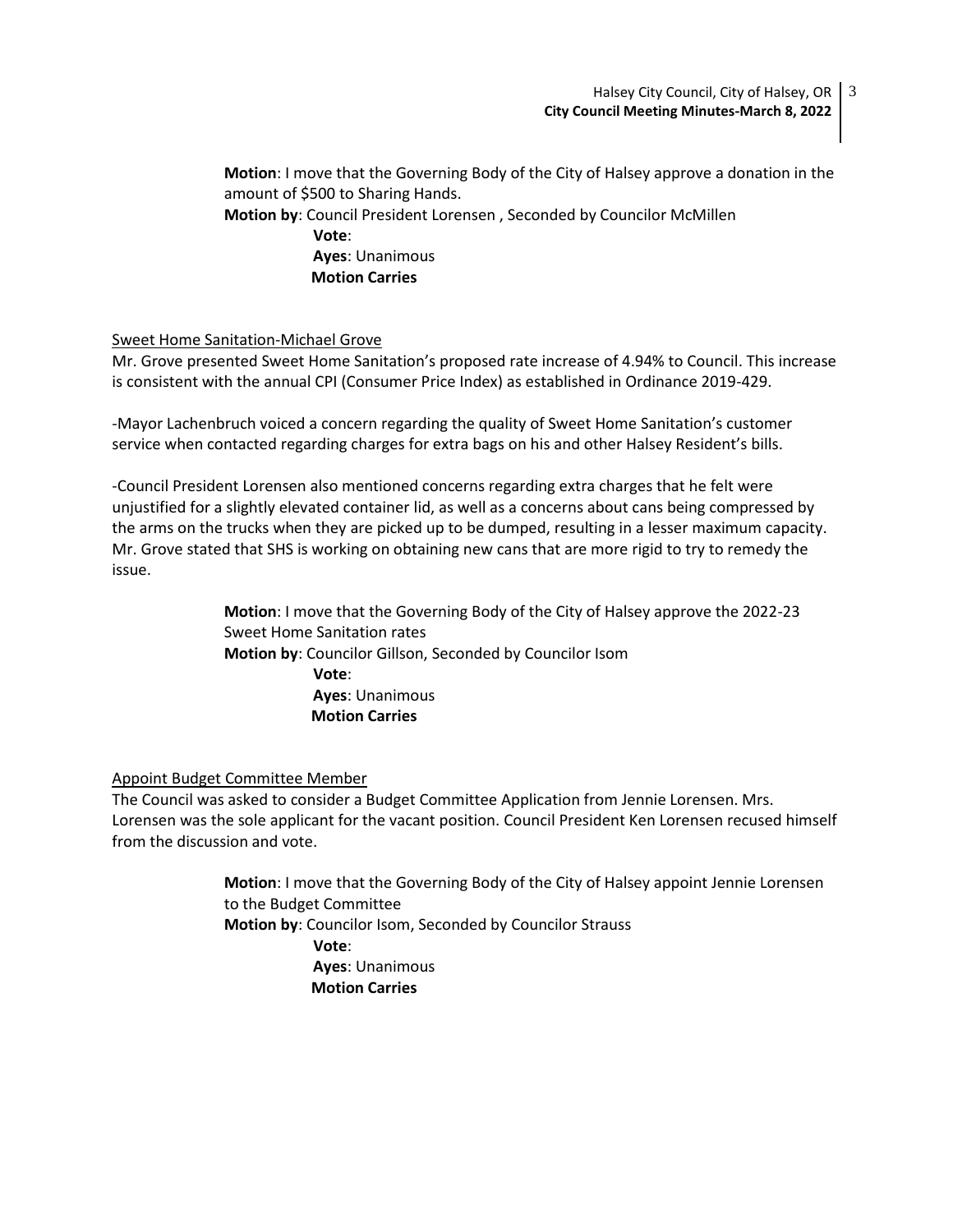#### Compensation Study Review

The Compensation Study from PSU (Portland State University) is complete and was submitted to the Council for review. Administrator Norton provided a summary of the study process and findings. Robert Winthrop of PSU was in remote attendance to answer questions about the report.

The Study shows two part-time positions and one full time position considerably under market value, and two full time positions above. Employees that are currently being paid above market value according to the study would be advanced to the appropriate of step on the new scale to avoid a reduction in wage, and would be capped at a lower maximum rate of pay.

-Councilor Gillson asked for clarification regarding the lowest hourly rate currently being paid, as he understood that it was under minimum wage. Administrator Norton clarified that no employee is being paid less than minimum wage, but that step one for two positions starts below minimum wage on the current wage scale.

-Council President Ken Lorensen asked Administrator Norton if City income has kept pace with the increase in the Consumer Price Index. CA Norton stated that the City's income does not fluctuate as much due to inflation like the CPI does, and that the City's finances are stable and able to accommodate the proposed increases to the two part-time positions.

-Councilor Isom asked why discussion pertaining to wages is not discussed in an executive session. Administrator Norton stated that the topic is public information and does not qualify for an executive session.

-Councilor McMillen stated that he had a potential conflict of interest before voicing his concerns regarding the proposed wage scale, specifically the two positions that are over market value according to the wage study. He suggested that those employees be "grandfathered" into their current wage scale to avoid a reduction in pay in the long run due to a reduced capped wage, and that any new hires for those two positions be hired at the proposed lower scale.

-Councilor Gillson inquired about the cost of the compensation study. Administrator Norton stated that she has not received the final invoice but estimated that the cost was around \$6,000.

#### 2022-2023 Wage Scale

The proposed 2022-23 wage scale was presented to Council for review. Proposed amendments included adjustments to bring all positions in line with market value according to the Rate Study, as well as a 3% Cost of Living Adjustment (COLA).

-City Administrator asked if Council would like her to amend the proposed wage scale to keep the two positions that are currently above market value at their current rate and keep all other positions at the proposed rates. This would be in lieu of creating two separate wage scales to accommodate Councilor McMillen's request. There was a consensus amongst Council.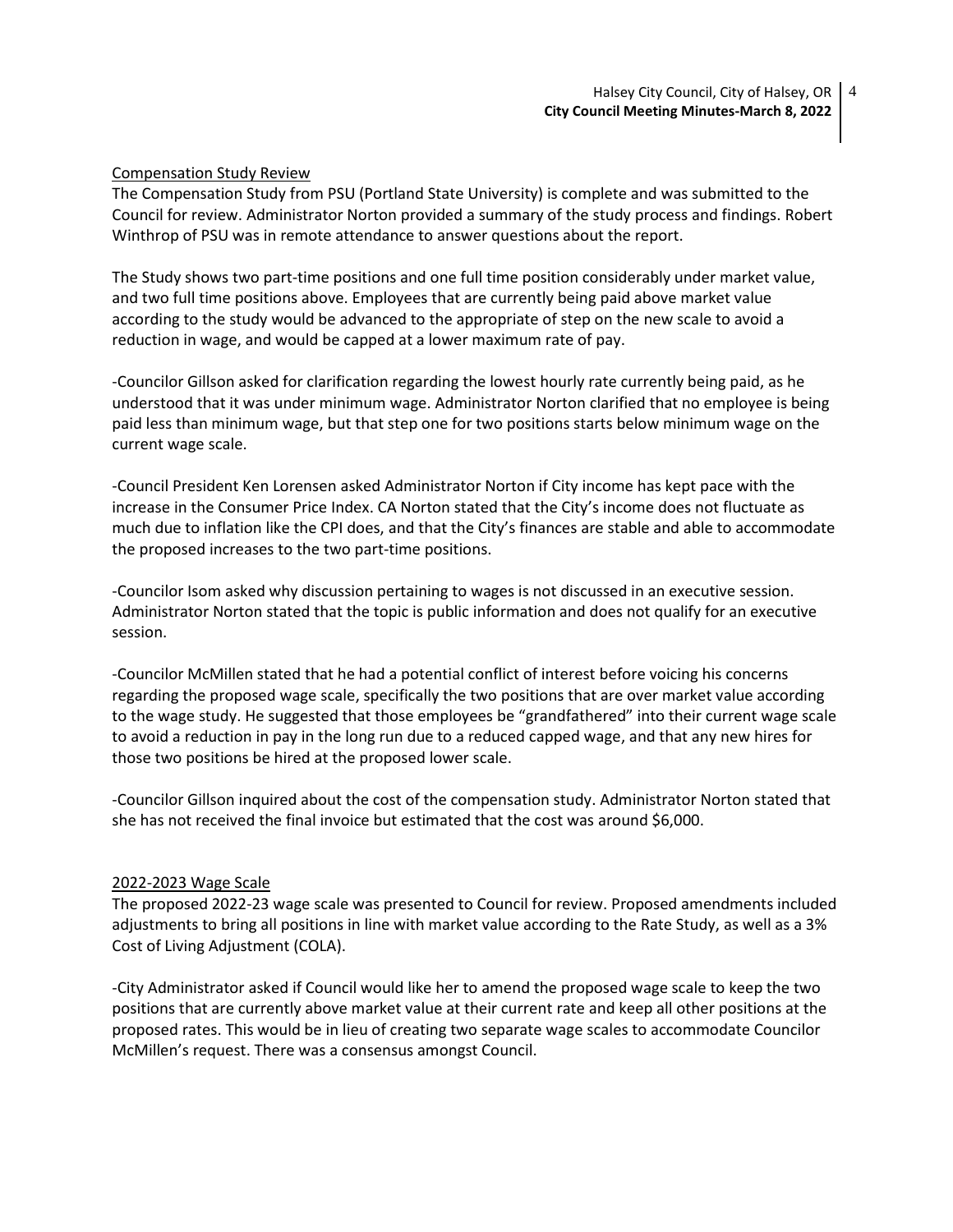-Councilor Lorensen asked Council their opinions regarding negotiating a contract for the City Administrator. Administrator Norton provided a summary of the benefits of a contract for both the City and the Administrator. There was discussion. There was consensus amongst Council to remove the City Administrator from the wage scale and pursue negotiating a contract.

> **Motion**: I move that the Governing Body of the City of Halsey approve the proposed 2022-2023 Wage Scale with amendments to remove the City Administrator from the scale and keep the Assistant City Recorder and Utility Worker I Positions at the rate of the current scale.

**Motion by**: Councilor McMillen, Seconded by Council President Lorensen

**Vote**:

 **Ayes**: Councilor Isom, Council President Lorensen, Councilor Strauss, Councilor McMillen  **Nays:** Councilor Gillson  **Motion Carries**

#### Declare Surplus Property

Council was asked to consider approving a list of surplus property to be sold or donated.

**Motion**: I move that the Governing Body of the City of Halsey declare the items in the attached list to be surplus property.

**Motion by**: Councilor McMillen, Seconded by Councilor Stacy Strauss

 **Vote**: **Ayes**: Unanimous  **Motion Carries**

# **REPORTS TO COUNCIL**

*City Administration-Administrator Hilary Norton*

- Website Update- Revize was selected to design a new website for the City. This process generally takes 3-4 months.
- IT Request for Proposals (RFP)-Five proposals for IT support were received. The top proposals will be interviewed, and a decision will be made by mid-March
- REAL (MVP) Update- The Mid Valley Partnership has been renamed the Rural Economic Alliance. Marketing materials and a website are currently in development. The group has decided to apply for a RARE member to assist with various duties and projects. The City continues to partner with RAIN in a reduced capacity.
- Cascades West Regional Consortium (CWRC) Report- The Cascades West Regional Consortium received a \$130,000 grant from Business Oregon to conduct a wetlands mitigation feasibility study for our region, specifically to evaluate the feasibility of forming a publicly owned wetlands mitigation bank, which could provide mitigation credits at a reduced cost. The RFP process is complete, and the Consortium has chosen a contractor to work with.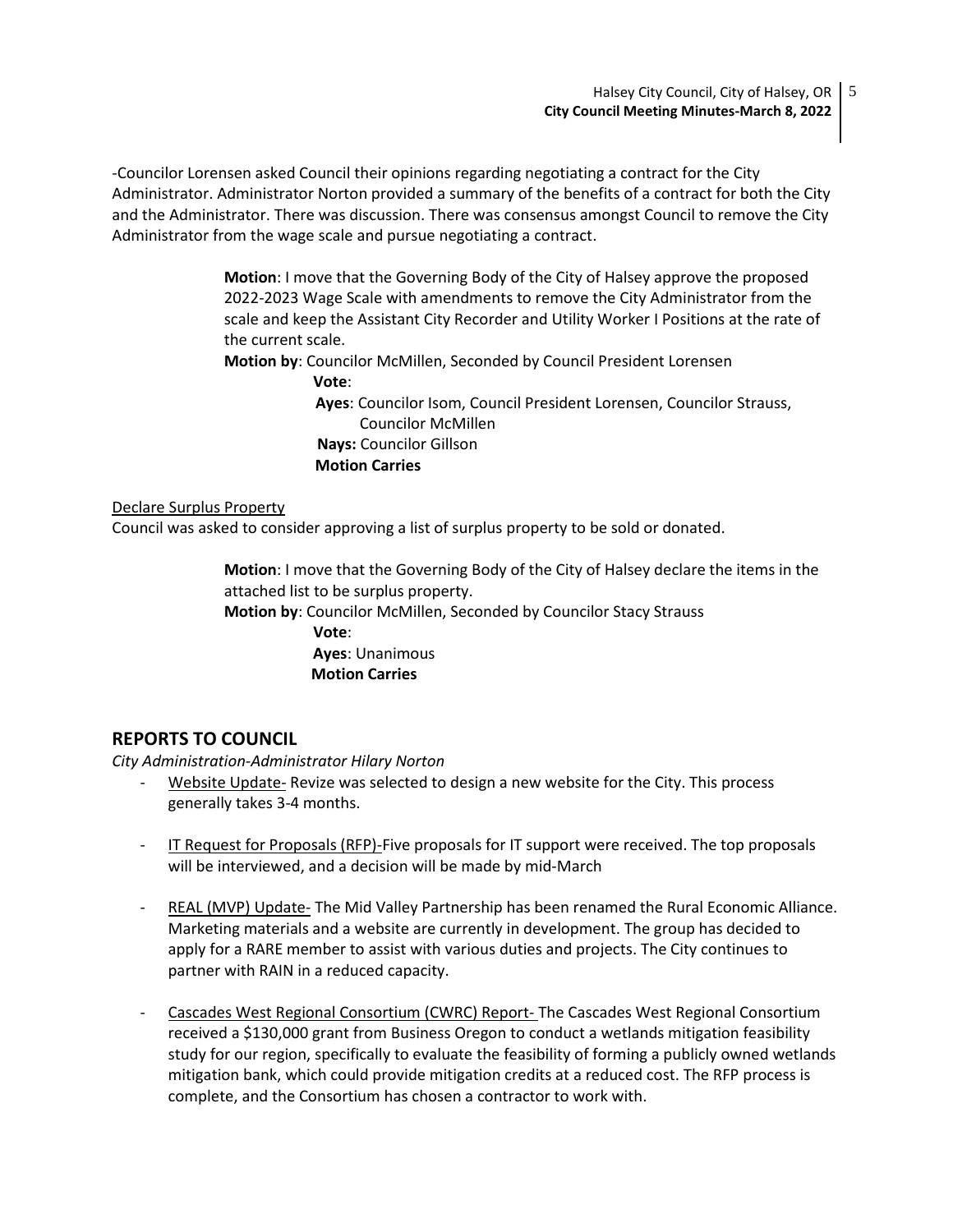- State Surplus Haul- The office has been reorganized in order to create an additional workspace for a prospective RARE Student. State Surplus had an overstock of furniture, and the City received several pieces of furniture for free to aid in the reorganization project.
- Statements of Economic Interest (SEI)- Council will soon receive emails from the Oregon Government Ethics Commission (OGEC) about the annual SEI. The deadline to complete the SEI is April 15<sup>th</sup>.
- No Budget Orientation Since there are very few new members, there will be no Budget Committee Orientation this year.
- Municipal Clerk Resignation- Municipal Clerk Laurie Eastridge has resigned from her position, effective immediately as of March  $7<sup>th</sup>$ . Administrator Norton asked Council permission to consider applicants from the recent Library applicant pool, rather than posting for the position. This could potentially save staff time and enable a quicker hiring process. Councilor McMillen stated that he would prefer the position be posted, as there may be a larger pool of applicants who may not have necessarily applied for the Librarian job.
	- $\circ$  Guest and former Halsey Librarian TJ Gillson stated that she felt many of the skills that a Librarian possesses would easily transfer over into an office setting.

# *Public Works-Administrator Hilary Norton (Public Works Lead Andy Ridinger was present remotely but was experiencing technical difficulties).*

- Well 69- Information was gathered from the engineering firm regarding the next steps to take in the process of repairing or replacing the well.
- Lagoon- The composite sampler located at the lagoon began to have issues this month. Oregon Association of Water Utilities (OAWU) assisted with getting it up and running again. The lagoon road was graded in preparation for fresh gravel. Councilor McMillen suggested that it is possible that a replacement battery for the composite sampler could remedy the loss of power issue. An algae bloom occurred at the lagoon this month. There was discussion about the possibility of installing an aeration system at the lagoon, but Councilor McMillen stated that he believes that adding that system would require a level two certification.
- Drainage- Ditches and culverts were cleaned in a few areas of town. An area on West 4<sup>th</sup> St. was excavated to diagnose drainage issues. A collapsed pipe and pipe elevation discrepancies were identified as the sources of the issue. Two hundred feet of new pipe will be installed in the area.
- City Hall Projects- Several wood pieces, including cabinets, shelving, and closet doors are being sanded and finished as part of the City Hall office reorganization/upgrade.
- Utility Work in Town- NW Natural is close to completing their work in town to move their lines in preparation for the upcoming Highway 99 Project.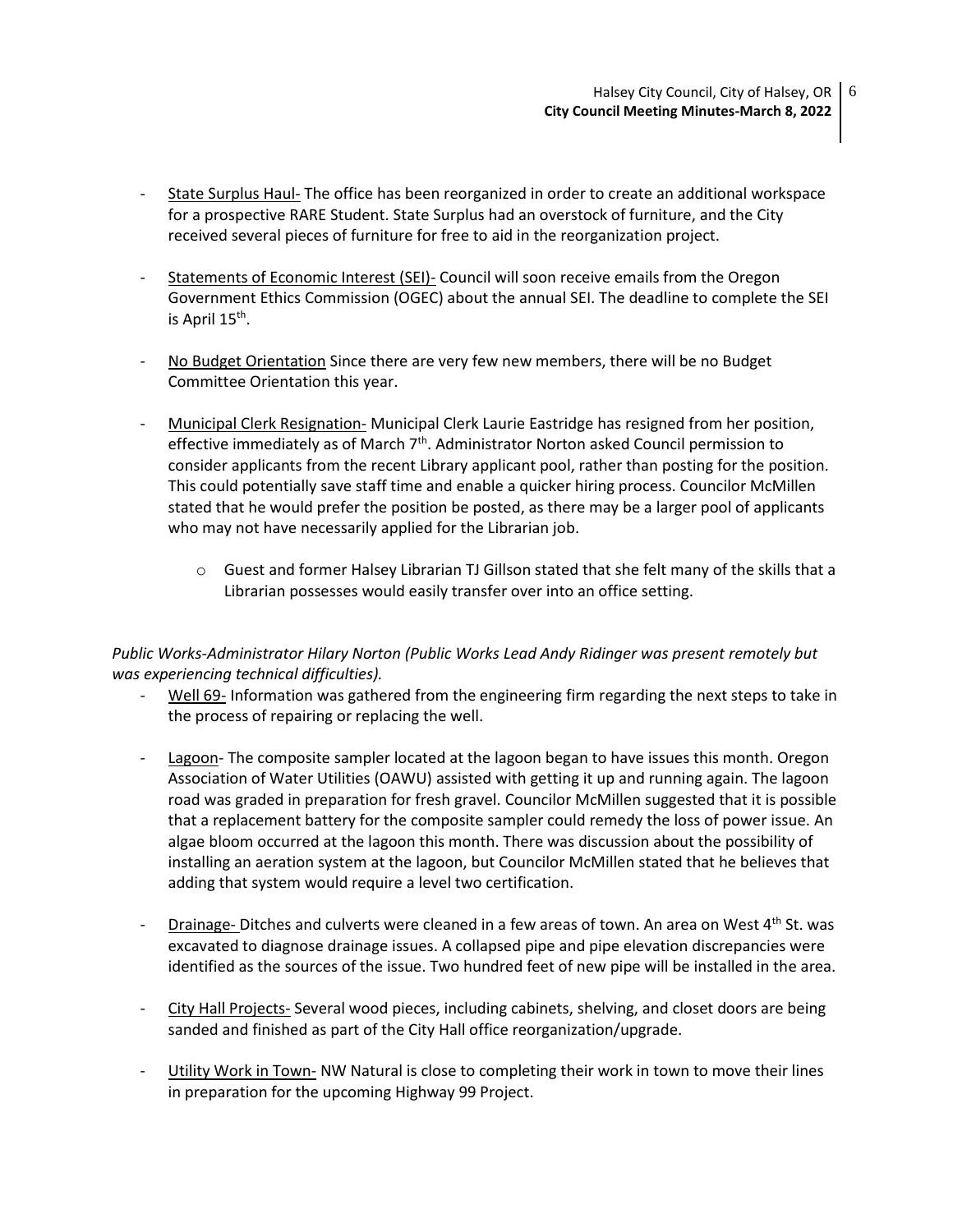#### *Library-Administrator Norton*

- New Librarian Hired- Sara Cunningham-Cooper has accepted the Librarian position. Her first day was March 8<sup>th</sup>.
- Library Heat Pump- The heater at the Library has failed and is not worth repairing financially. A grant has been submitted to the Siletz Tribal Charitable Contribution Fund to possibly help fund a new heating and cooling system for the building. Other funding possibilities include the Central Linn Community Foundation and the Ford Family Foundation Trust. Currently space heaters are being used to keep the space comfortable.
- Free Books- Former Municipal Clerk Laurie Eastridge attended The Corvallis "Friends of the Library" Book Sale on Sunday, February  $27<sup>th</sup>$ . Small libraries in the surrounding areas were invited to take as many "free" books as they wanted. Forty-three books and two new audio books were added to our inventory.

### *Council Priorities Quarterly Report-Administrator Norton*

- Water System Improvements- GSI Water Solutions has been hired to evaluate the well, equipment, and aquifer. They will provide repair or replacement options for Well 69. American Rescue Plan Act (ARPA) Funds should be able to be used for the repair/replacement.
- Building Repairs & Facility Improvements-
	- $\circ$  Oregon Association of Water Utilities (OAWU) was able to provide recommendations for maintenance tracker software*.*
	- $\circ$  The fuel tanks at the shop are on hold until there is more information on what needs to be done with Well 69.
	- $\circ$  The new Community Center electronic sign location may interfere with the Highway 99 Project. The sign project is on hold until after the highway project is complete.
- Wastewater Treatment and Sewer I&I Improvements-The I&I Report will be complete by June 2022. Civil West Engineering will be conducting the camera work this spring.
- Financial Stewardship-
	- $\circ$  City revenue has not been as heavily impacted by COVID as was budgeted for. Property tax and utility revenue have held steady.
	- $\circ$  It is anticipated that an upgrade to the Utility Billing software will fit into the budget for the coming fiscal year.